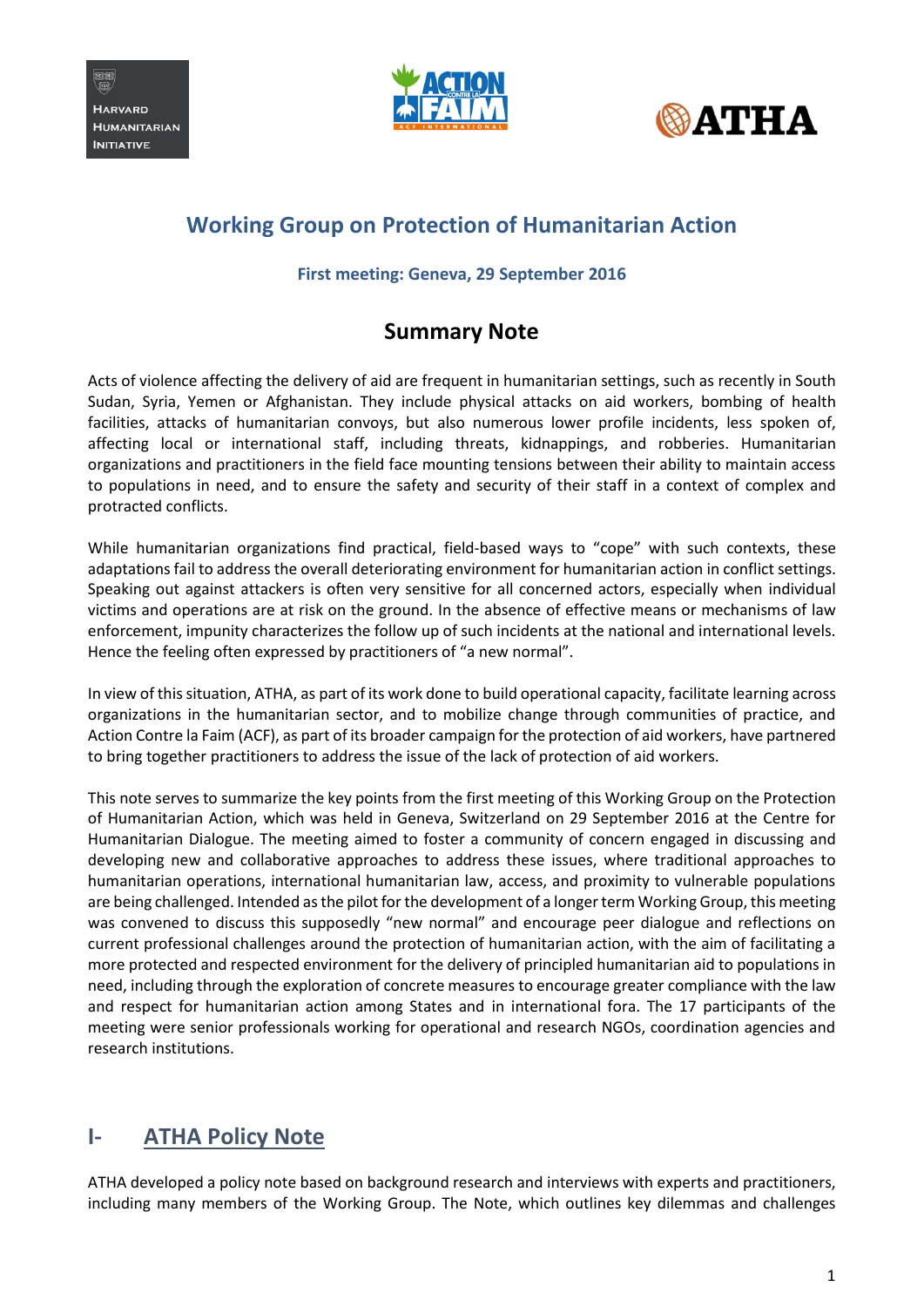around the protection of aid delivery, was presented and discussed during the meeting (availabl[e here\)](http://www.atha.se/thematicbrief/protecting-humanitarian-action-key-challenges-and-lessons-field). Here are a few highlights:

- a) Difficulties in defining the terms and scope of the problem:
	- Diversity of actors involved in and around humanitarian assistance who should be protected when assistance is not only delivered by neutral actors, but also by Governments, warring parties, political and religious groups or development actors?
	- Growing number of conflicts and people in need of humanitarian assistance, coupled with an increase of security incidents and access problems, which tends to "re-victimize" already affected civilians by denying them access to aid – how to quantify whether the number of incidents is growing disproportionately and is such a comparison relevant?
	- Debates between the protection of humanitarian aid workers and the protection of civilian populations – **should humanitarian aid workers be considered as part of the civilian populations they serve, or are they in need of special protection by virtue of their unique role? Should advocacy efforts focus on the protection of humanitarians, or civilians more broadly?**
- b) Tensions between individual and collective action: interplay between the collective nature of insecurity and of the deteriorating environment for the entire humanitarian community, versus the tendency toward insularity in security management, response to incidents and related advocacy.
- c) The need to further explore motives and incentives underlying attacks against humanitarian actors: violence affecting aid delivery occurs in some circumstances, and not in others. While one can at times blame attacks on a misunderstanding of humanitarian actors' mission and identity, many attacks are also carried out by actors who understand very well what humanitarians do and who they are. Motives can be about taking a political stance against certain values or actors. However, motives are not always strategic, and may be criminal or economical – **why is aid under attack, and how can we understand perpetrators' motives and chance incentives instead of only adapting/submitting to this "new normal"?**
- d) Demystifying the role of the principles in 'protecting' humanitarian actors: the need to disentangle external explanations of insecurity (changing conflict environments, erosion of respect for IHL, militarization, perceptions by non-state armed groups) from internal explanations (nature of humanitarian operations, behaviors and perceptions in the field).
- e) Legal protection and impunity: widespread impunity for violence against aid delivery, despite clear prohibitions under international law, especially for Red Cross/Red Crescent affiliates, health workers and UN staff – **how do we enforce existing legal protections and apply them to all humanitarian workers?**
- f) Reluctance to speak out and advocacy challenges: repeated condemnation of attacks remain ineffective, while some incidents are dealt with in silence; need to weigh the risks and rewards of advocacy, and the cost of silence. The humanitarian community expresses frustration over the lack of more impactful joint messaging to bring about higher level policy and practice change, especially when incidents happen.

### **II- "Breaking the silos"**

- a) Growing tension between enabling programming and keeping staff safe and secure: Although the majority of incidents occur in just a few countries, **is the global attitude of humanitarians toward acceptable risks changing, and are we becoming risk-averse?**
- b) Silos needs to be broken between security personnel and policy, advocacy and protection experts: While security personnel from various organizations, often with a military background, share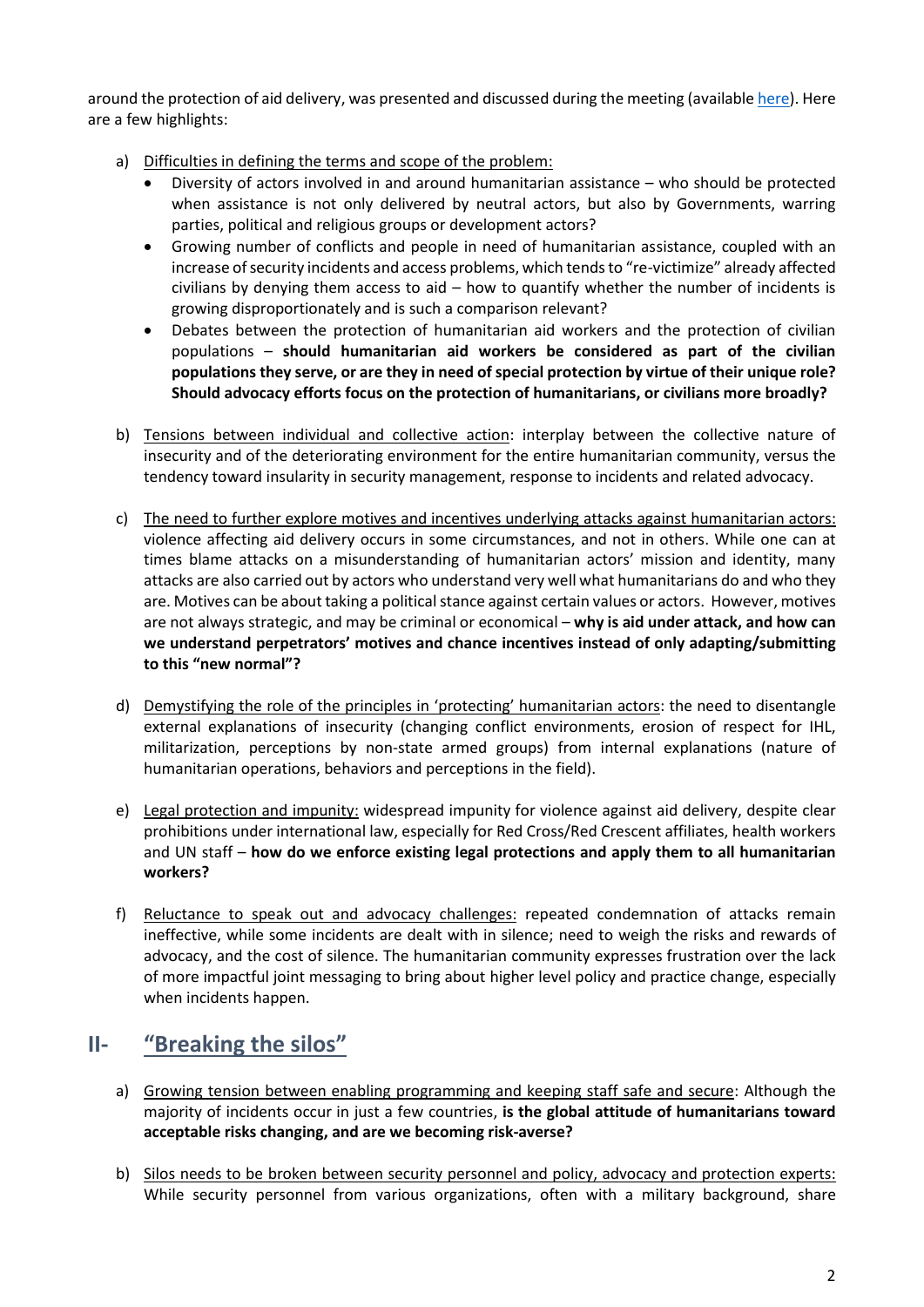information, the rest of the humanitarian community lack sufficient access to the information or do not seek that information because "security is somebody else's problem". On the other end, those knowledgeable about IHL are typically policy and protection people, who are not included in the protection of humanitarian personnel or the follow up of incidents. Focusing on the protection of civilians, they should also have the protection of humanitarian action in their portfolio, which would help prevention, and the creation of a more enabling environment for aid delivery. It could also help trigger legal proceedings following incidents – **how can we protect people affected by conflict, if we do not prioritize the protection of our own staff at all organizational levels?**

c) Implementing IHL for all: International humanitarian law (IHL) clearly prohibits attacks against humanitarian aid workers, yet perpetrators of such attacks have enjoyed widespread impunity in practice. Additionally, while some categories of aid workers are granted special protection – namely Red Cross/Red Crescent affiliates, health workers and facilities, and (by Convention) UN staff – most receive general civilian protection under the law. In the aftermath of incidents, attention is generally focused on the immediate crisis management, not on justice and fighting impunity, which results in a situation where perpetrators are not held accountable for violations of IHL. There is therefore a need to explore options for using domestic and international legal systems to pursue accountability for perpetrators of attacks against aid workers. The complexities inherent in seeking accountability for IHL violations (especially in contexts with weak legal mechanisms) make it difficult to pursue justice, given also that the legal and political implications of doing so make it difficult to persevere. This is especially the case for organizations that are neither States, nor the ICRC (though even they face great difficulties). Rather than falling into a "someone else's problem" mindset, participants expressed that international humanitarian law is everybody's problem, especially for those first affected by attacks in their everyday work.

# **III- "Demystifying humanitarian principles"**

- a) Understanding the principles in a new environment: As the security environment became more critical after 2001, there was a tendency in some organizations to radicalize the use of principles, as a protection mechanism. However, being principled is not a security measure. **Humanity** and **impartiality** are substantive principles and values, not tools for access or security concepts. **Neutrality** and **independence** can be more readily used as operational tools, but neutrality can also be problematic. Sometimes, attacks occur because humanitarians are neutral (i.e. providing aid to the other side). Other times, humanitarians are attacked because of something happening on the other end of the globe. Perceptions of humanitarians' role and identity sometimes have little to do with their behavior in the field where attacks occur, but can largely be influenced by the world's politics. When incidents occur, or when access is denied, it may be hard to distinguish between external and internal causes, or local and global decisions as contributing to violent incidents. Incentives for not attacking humanitarian actors should be highlighted and leveraged.
- b) The challenges to apply humanitarian principles in protracted crises: While humanitarian action was traditionally conceived as immediate and life-saving, noting the complexity and protracted nature of many conflicts today, it is now more politically transformative, which multiplies the risks. Additionally, various organizational mandates, and multi-mandate organizations, sometimes make it difficult to determine the line between humanitarian and development work, which has implications for the application of the humanitarian principles. Many religious or diaspora NGOs have no interest in being impartial as they were set up to support specific communities. In other cases, attacks occur because humanitarian action is seen as countering the interests of belligerents, who consider humanitarian actors as parties to the conflict.
- c) Beyond humanitarian principles mainstreaming a security culture: In today's context, security is not just a technical issue delegated to technical experts, but needs to be integrated into contextual analysis and program planning. Humanitarians need to mainstream a security culture in their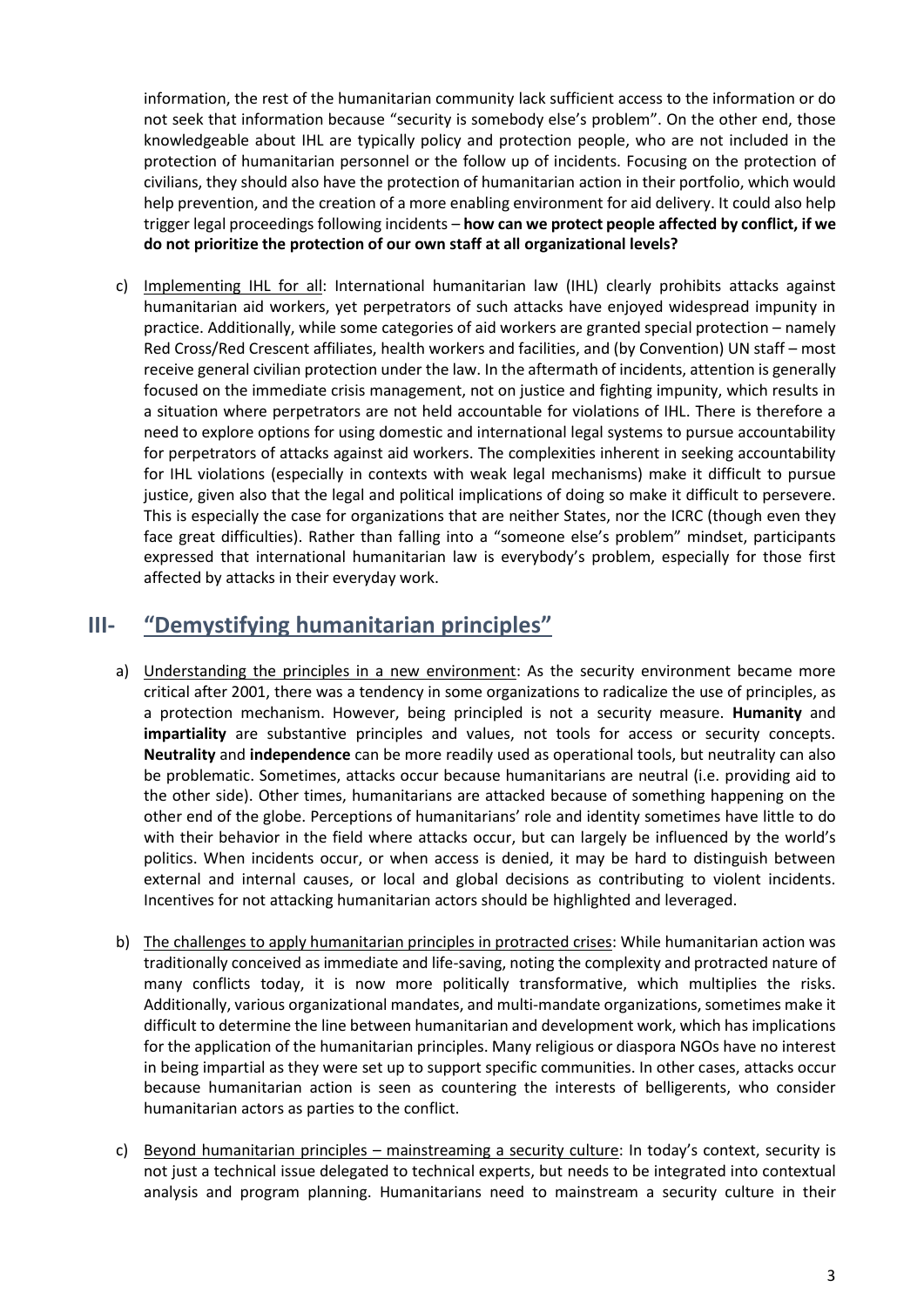organizations, from the leadership level on down, with a focus on accountability. In the field it translates into being able to respect rules, but also understanding the challenges for potential perpetrators. Acknowledging humanitarian actors are part of a given conflict eco-system is important, especially as conflicts today are about values, which humanitarians can become associated with. New analyses, and sometimes new programmatic solutions (including through new technologies) are necessary to access people in need.

### **IV- A call for collective advocacy**

- a) Costs and effects of advocacy: Action Contre la Faim (ACF) presented their experience pursuing advocacy and accountability for the massacre of their staff in Muttur, Sri Lanka, 10 years ago. They described shifts in organizational decision making within the organization around how to pursue accountability, how or whether to engage in domestic and international advocacy, and when to leave the country. They noted that the criteria for considering engagement in advocacy are **relevance, opportunity, added value, and capacity**, and explained how their experience with the Muttur case led them to pursue the Protect Aid Workers (PAW) campaign globally. Exploring the risks for organizations of speaking out after attacks shows immediate risks for individual victims, beneficiaries, local staff, partners, possibility of lawsuits, harassment or kidnappings. Yet the risks of "silence", impunity and accepting "the new normal" are of a longer term nature and include a loss of faith from humanitarian staff, partners and beneficiaries, who no longer feel protected by their organization and the humanitarian system. This also has consequences for potential perpetrators of violent acts and has a terrible impact on the rise of impunity and the erosion of IHL – if international norms are not persuasive, **how do we change the incentives to deter potential perpetrators from attacking humanitarian action?**
- b) Need for collective and innovative engagement: There was a large call for concrete action to change the global environment, within the working group and during the various preparatory meetings and interviews. The idea of creating a community of practice and further engagement in advocacy to influence positive changes was considered highly pertinent, with several proposed ways for the group to have a valuable contribution in complementarity with existing mechanisms. Gathering various types of personnel in their respective organisations (security, policy, programming, coordination, legal, and advocacy), the group can be helpful in overcoming the 'siloing' of security actors from others. There was a proposal to design a methodology for decision makers to address the tension between advocacy and security following attacks, and to complement the technical aspects of security. It was also proposed to examine alternative methods and means of access through the lens of protecting aid delivery on the global level. A recurring theme was that operating environments are changing, and that humanitarians must adapt as well, not only through security "fixes" but also with stronger analysis and innovative methods to understand contexts and to then influence positive changes in the eco-system.
- c) Proposed activities: Participants proposed a number of potential measures which could be of value to address the problem, including:
	- **Training** the development of trainings for humanitarian practitioners on IHL, humanitarian principles, negotiation
	- **The creation of new platforms for information sharing**  (e.g. mailing list, microsite, blogs), where practitioners and experts could share ideas, research questions, publications, events and information on current initiatives. However, this should not duplicate existing platforms.
	- **Research topics** data collection and analysis (collective analysis of trends); defining the terminology (defining 'humanitarian action', 'protection'); incentives for violence against or the protection of humanitarian actors (e.g. for states, armed groups); future trends and contexts